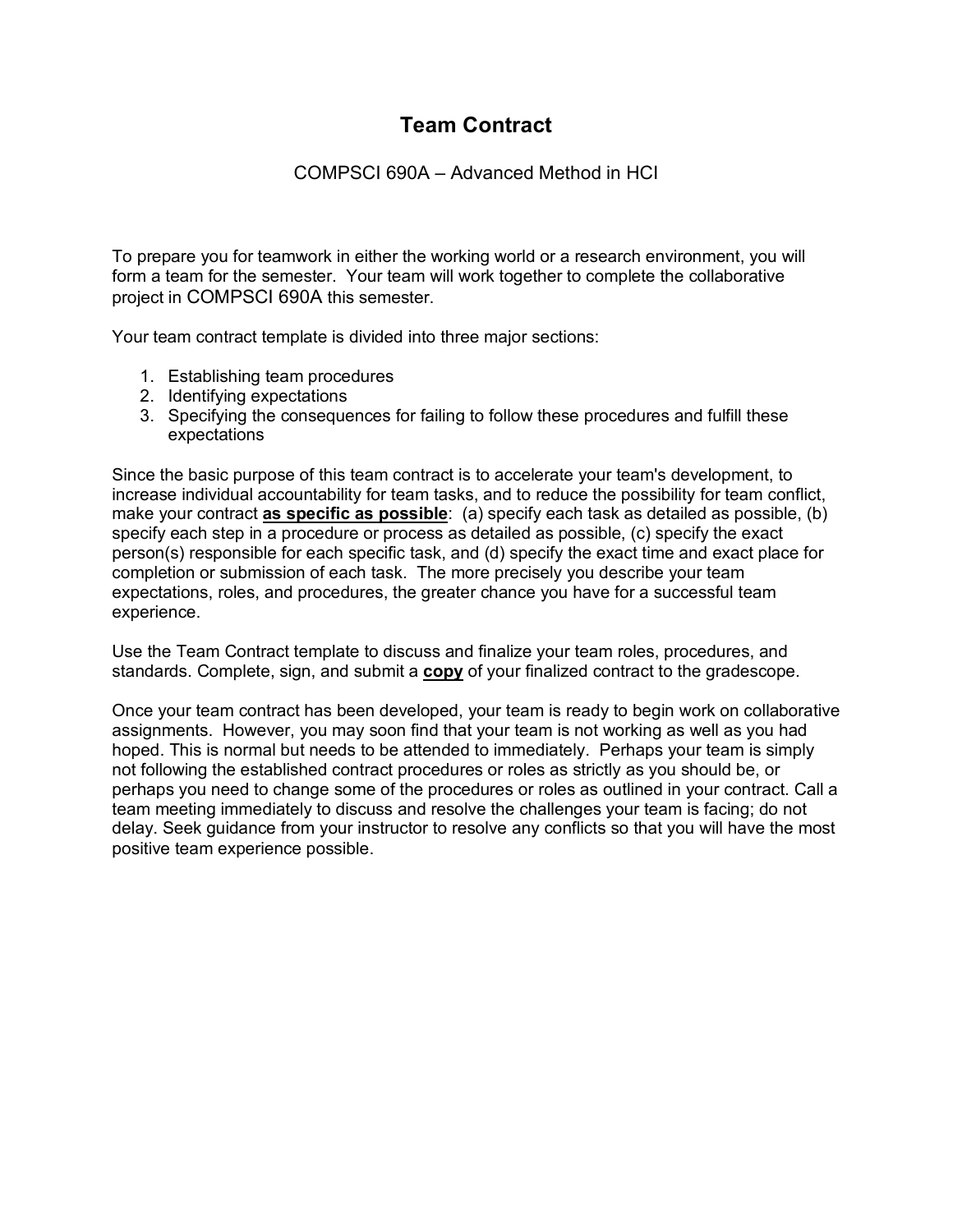## **TEAM CONTRACT (CPSC 544)**

| <b>Team Name</b><br><u> 1980 - Johann Stoff, fransk konge og det ble stoffen og det ble stoffen og det ble stoffen og det ble stoffen</u> |   |  |
|-------------------------------------------------------------------------------------------------------------------------------------------|---|--|
| <b>Team Members:</b>                                                                                                                      |   |  |
| $\left  \right $<br><u> 1989 - Johann Stoff, amerikansk politiker (d. 1989)</u>                                                           |   |  |
| 3)                                                                                                                                        | 4 |  |
|                                                                                                                                           |   |  |

- 1. Day, time, and place for regular **team meetings**:
- 2. Preferred method of **communication** (e.g., e-mail, cell phone, wired phone, Piazza, face-toface, in a certain class) in order to inform each other of team meetings, announcement, updates, reminders, problems:
- 3. **Decision-making policy** (by consensus? by majority vote?):
- 4. Method for setting and following meeting **agendas** (Who will set each agenda? When? How will team members be notified/reminded? Who will be responsible for the team following the agenda during a team meeting? What will be done to keep the team on track during a meeting?):
- 5. Method of **record keeping** (Who will be responsible for recording & disseminating minutes? How & when will the minutes be disseminated? Where will all agendas & minutes be kept?):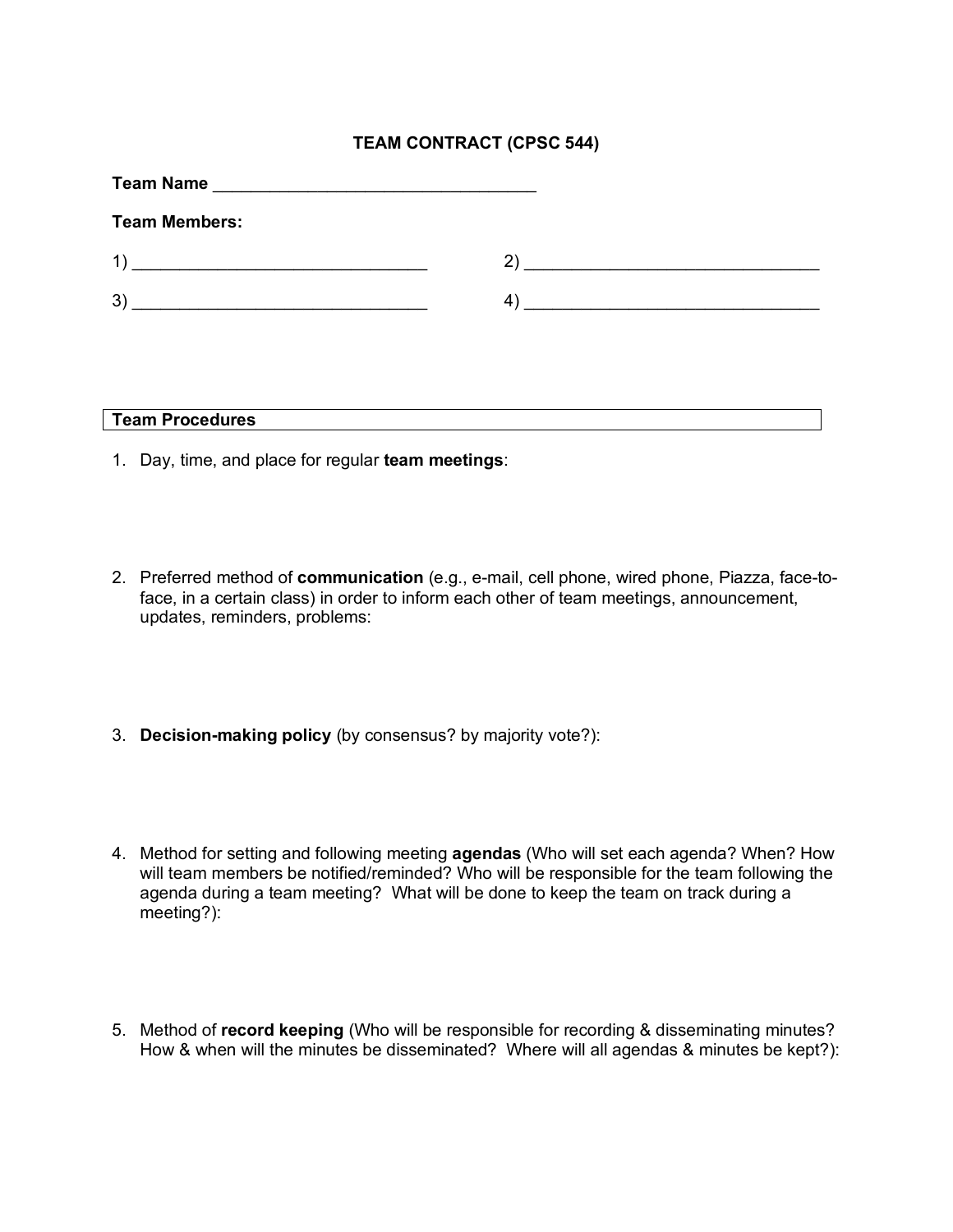#### **Team Expectations**

#### **Work Quality**

- 1. **Project standards** (What is a realistic level of quality for team presentations, collaborative writing, individual research, preparation of drafts, peer reviews, etc.?):
- 2. **Strategies** to fulfill these standards:

#### **Team Make-up**

1. Please list each team member's skills as they can contribute to the team/project

### **Team Participation**

- 1. Strategies to ensure cooperation and equal distribution of tasks:
- 2. Strategies for encouraging/including ideas from all team members (team maintenance):
- 3. Strategies for keeping on task (task maintenance):
- 4. Preferences for leadership (informal, formal, individual, shared):